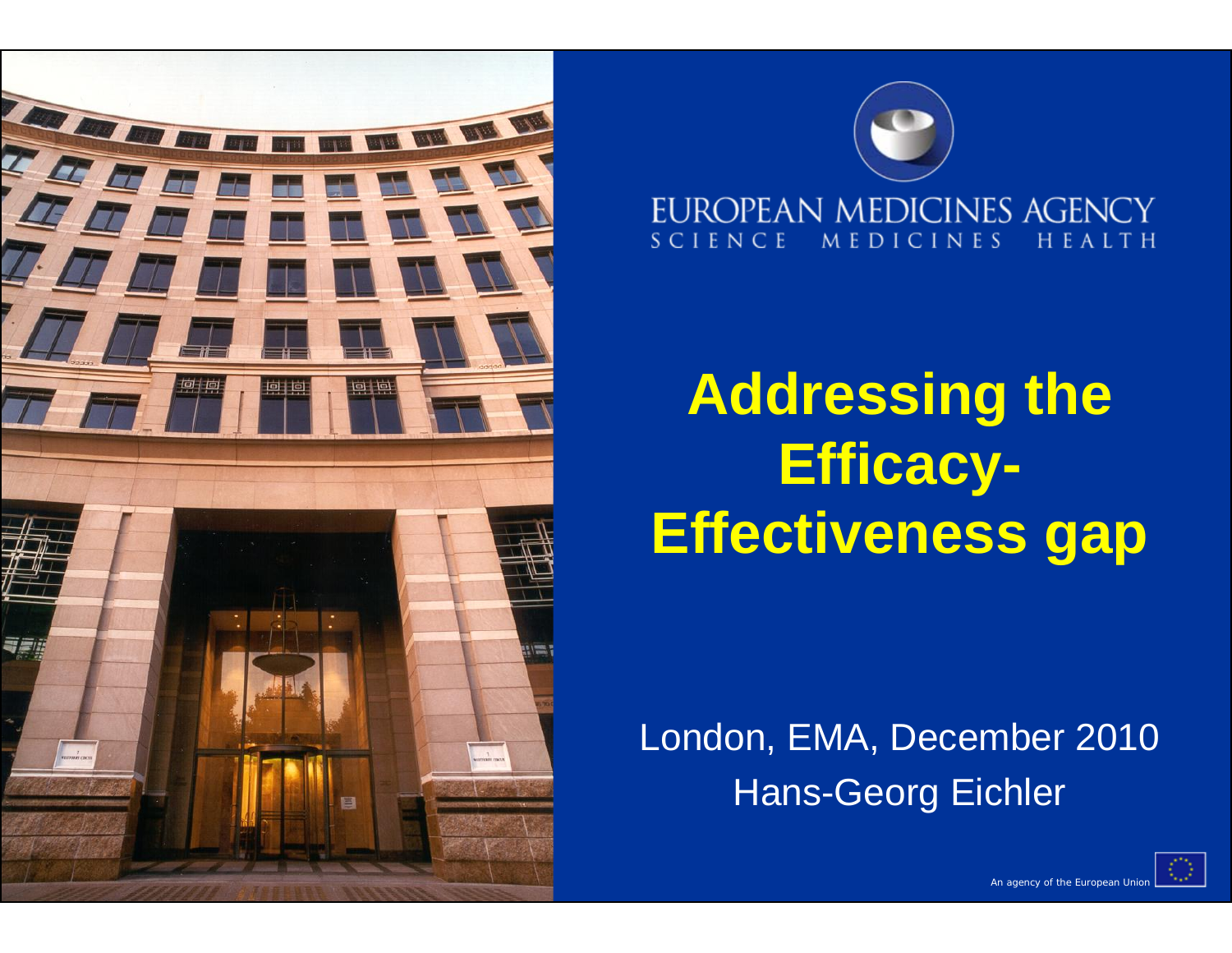

#### **Efficacy versus effectiveness**

**Efficacy** is the extent to which an intervention does more good than harm under ideal circumstances

**Effectiveness** is the extent to which an intervention does more good than harm when provided under the usual circumstances of health care practice

Definitions by the EU High Level Pharmaceutical Forum (Oct 2008)

#### **Efficacy >> Effectiveness**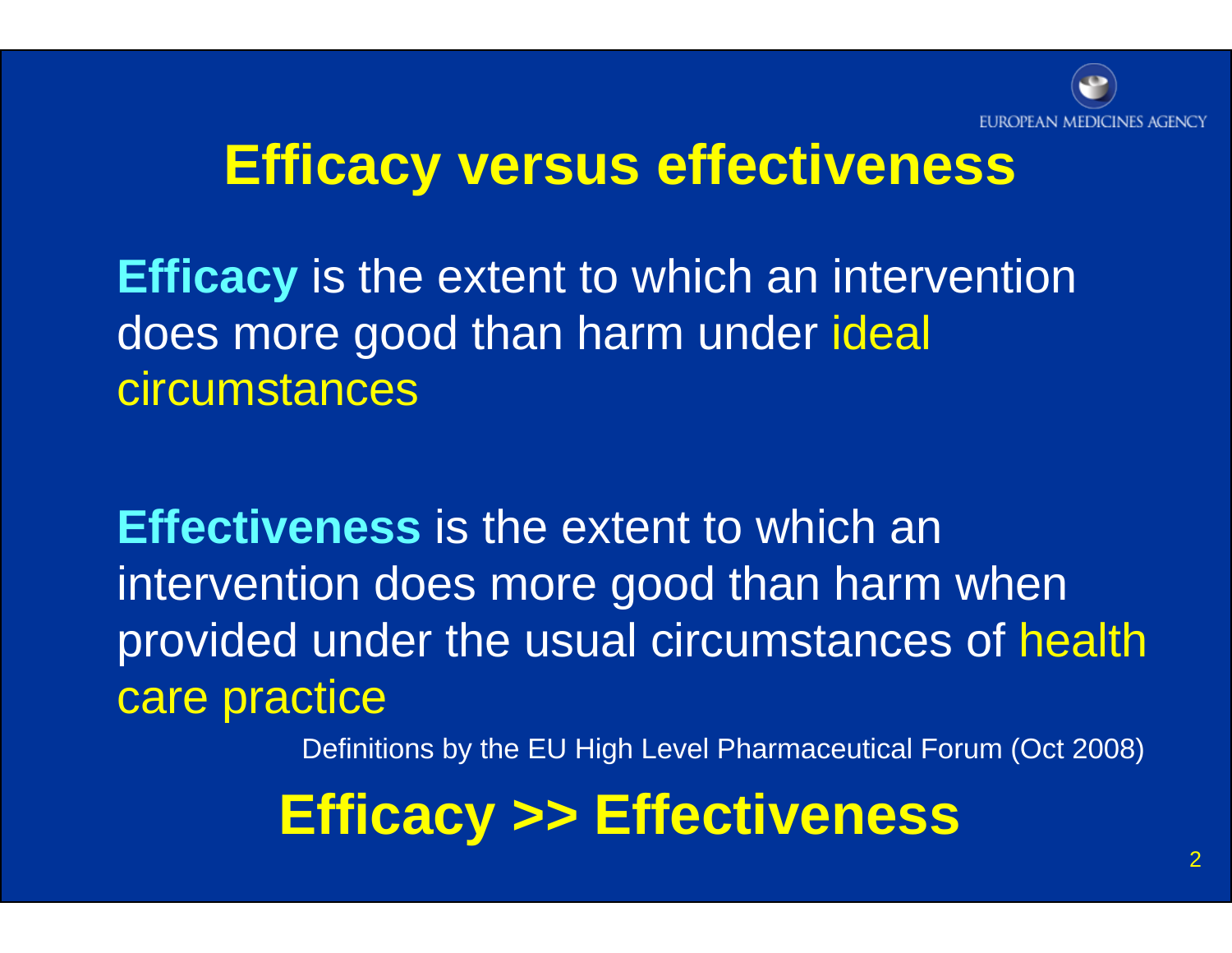

#### **What does, and what does not change?**

#### **before**  Å **licensing**   $\rightarrow$ **after**

**?**







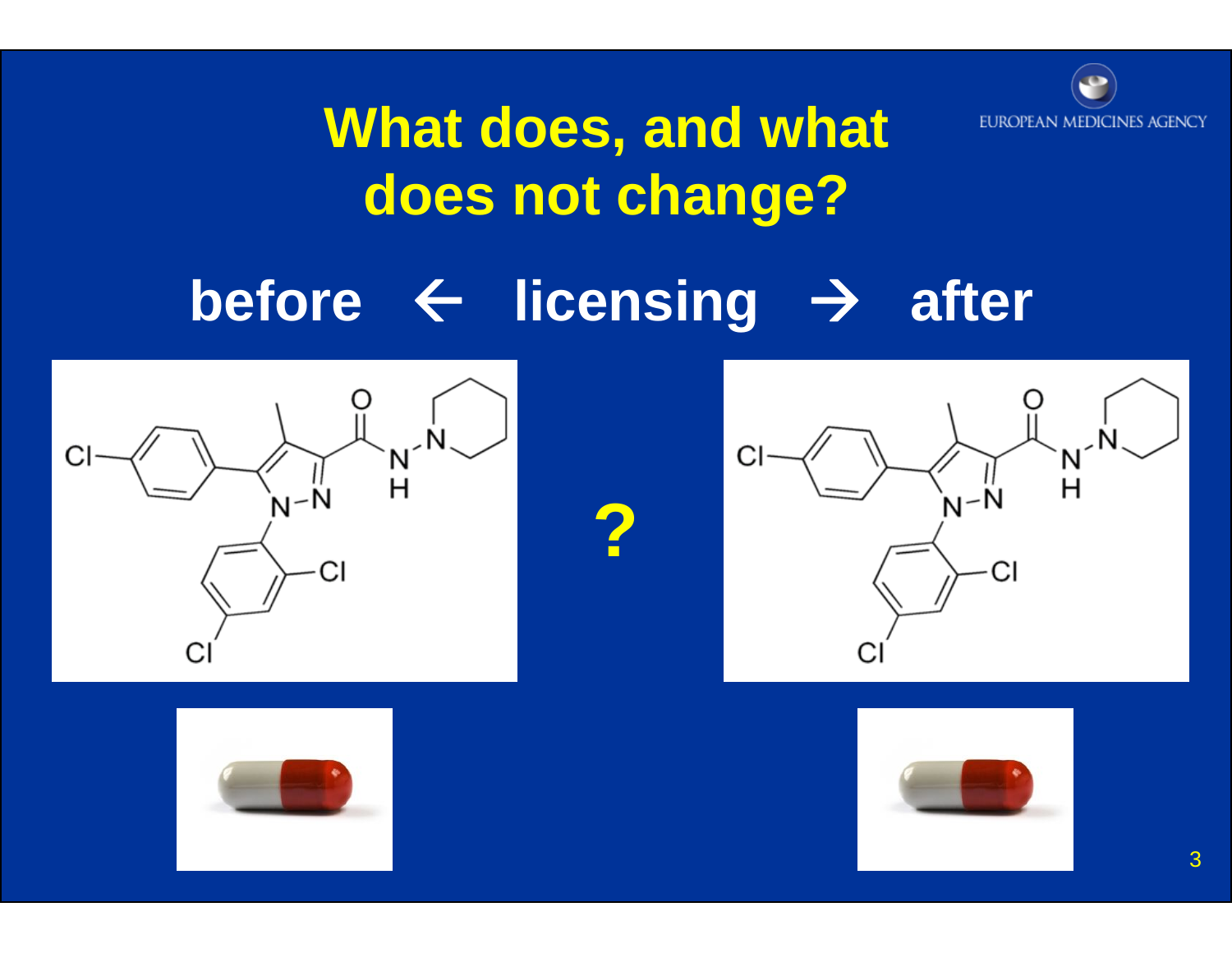

**Case study: Acomplia**  (rimonabant 20 mg)



Jun 2006: approved for obesity and over-weight patients.

("effect was moderate and of clinical relevance for 20-30% of patients")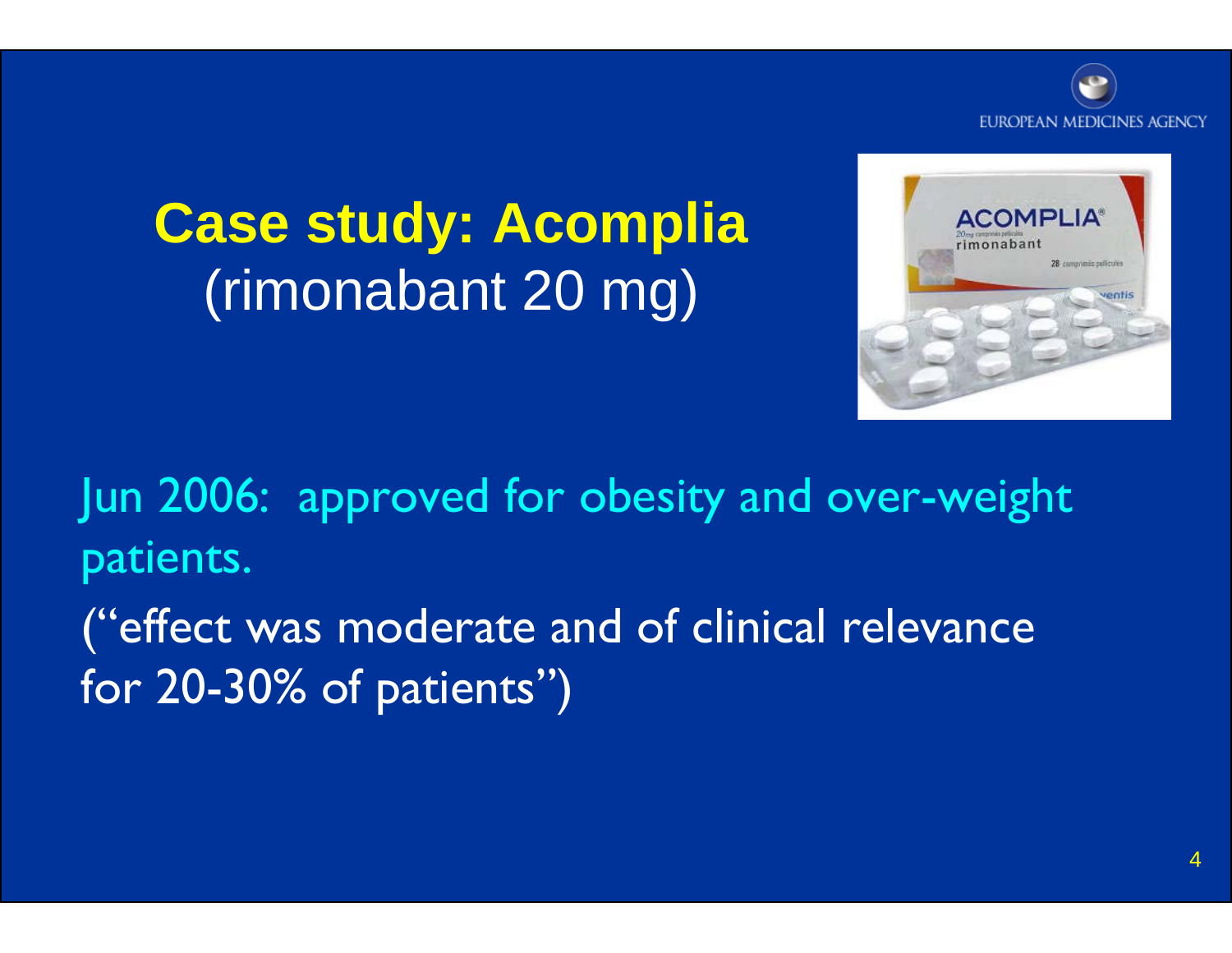

#### **Case study: Acomplia**  (rimonabant 20 mg)



Jan 2009: marketing authorisation withdrawn in light of post-approval data

("new data indicated a shorter duration of treatment in real life and a reduced beneficial effect…

risk of experiencing the adverse mental effects are higher in patients with comorbidity")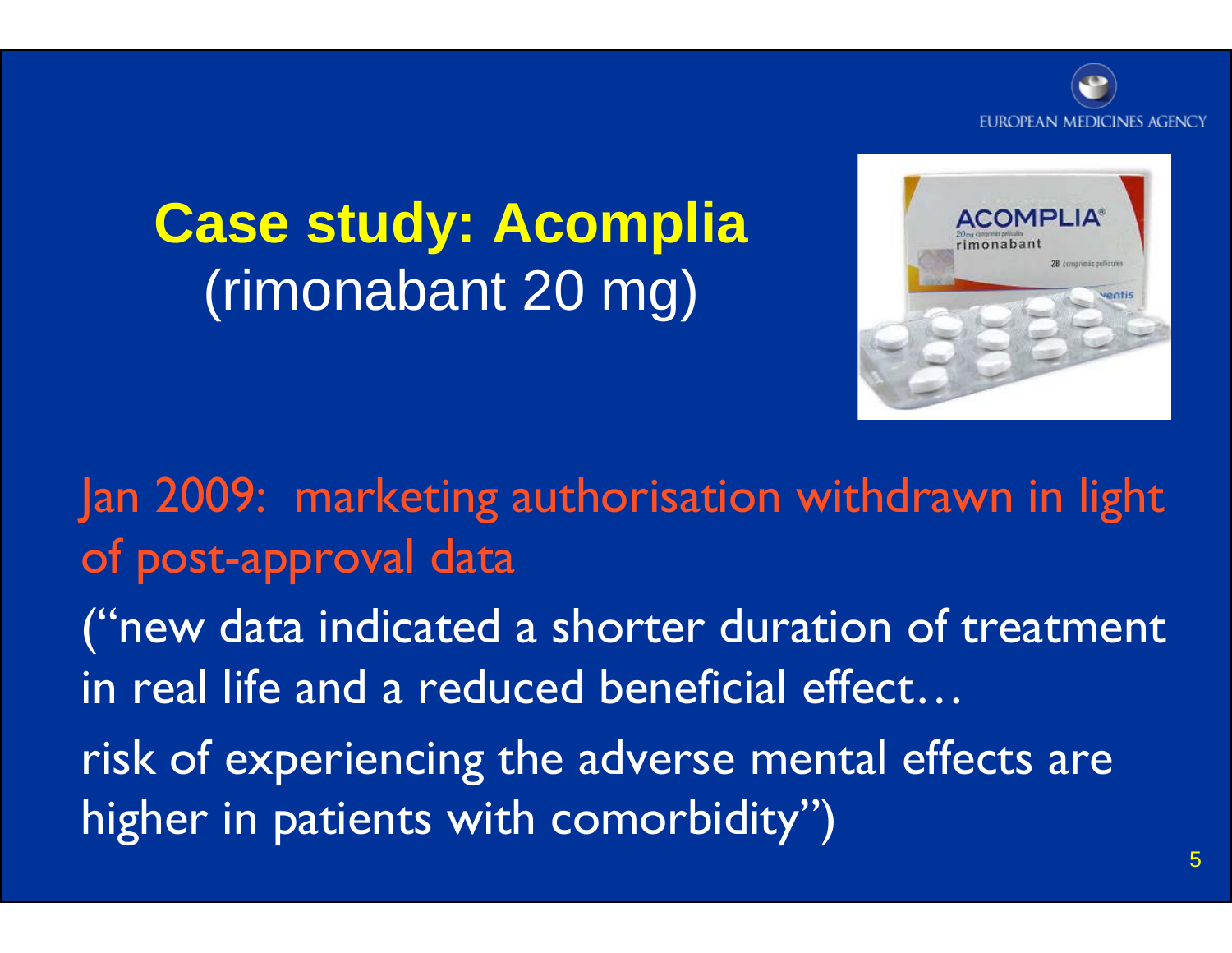#### **The efficacy - effectiveness gap: examples**

• Mibefradil (Posicor)

• ….

- Cerivastatin (Lipobay, Baycol)
- Rimonabant (Acomplia)
- Varenicline (Champix/Chantix)
- Metoclopramide (Maxolon et al)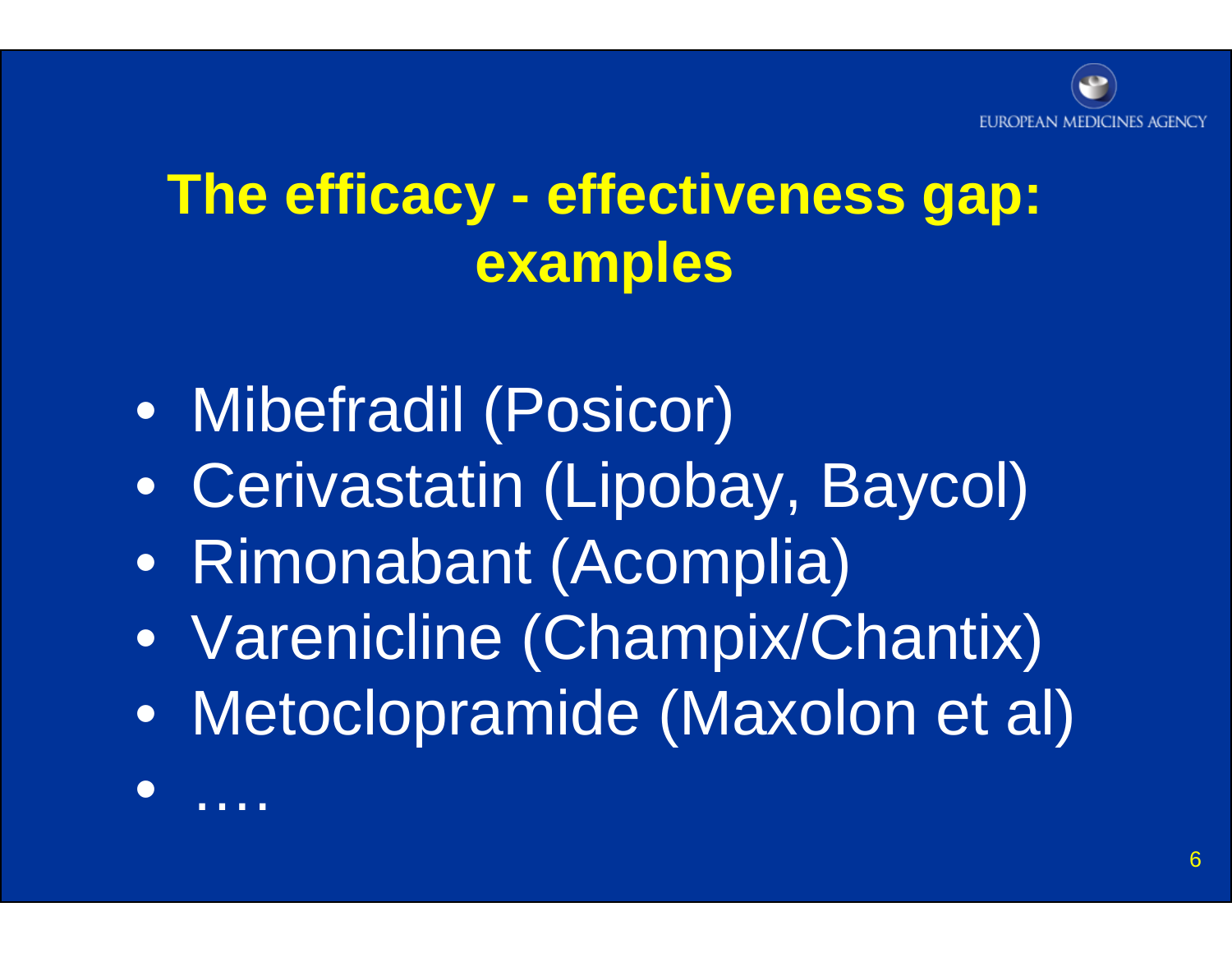

### **Can we conceptualise the efficacy - effectiveness gap?**

### **A problem of variability**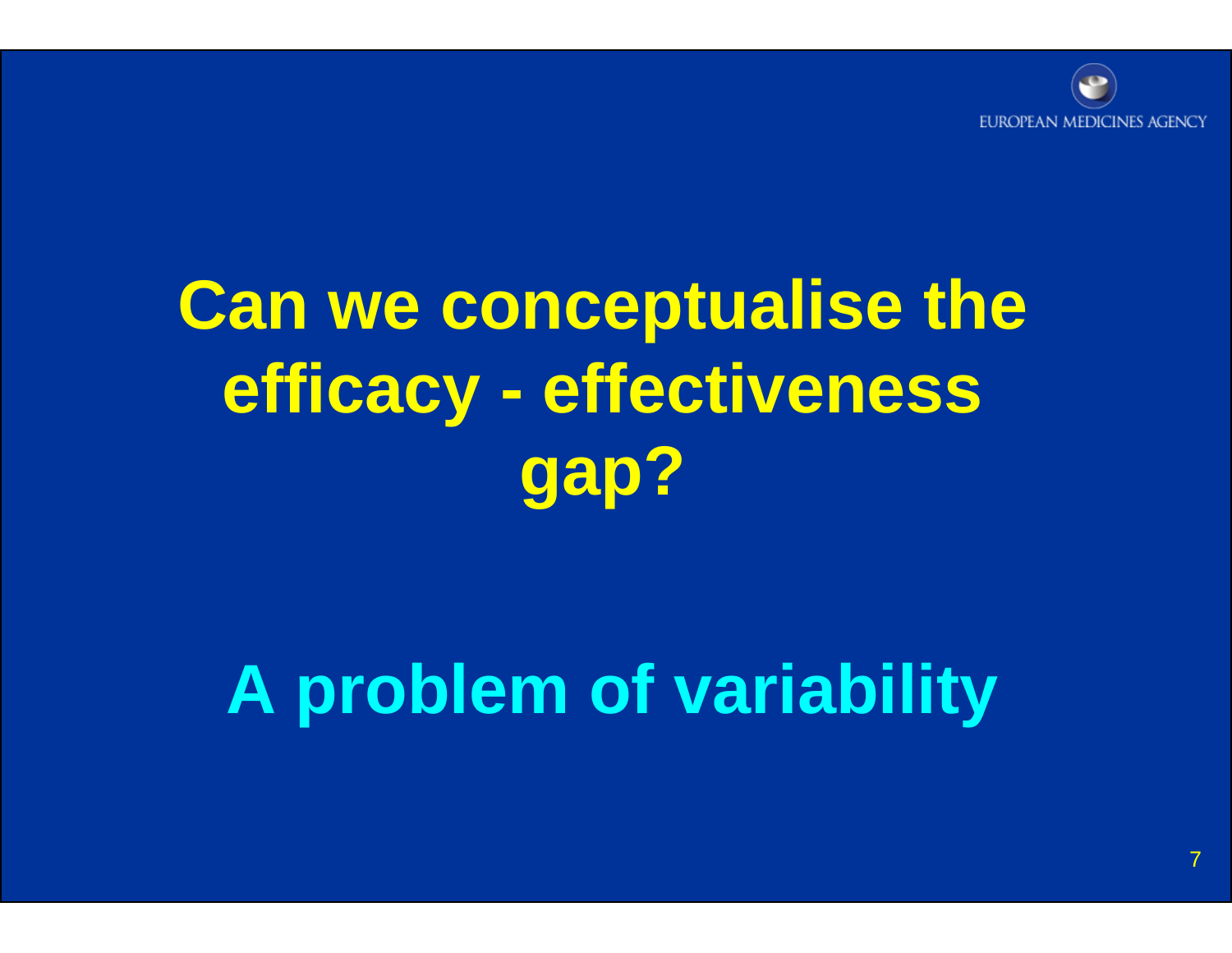

#### **Sources of variability in drug response**

| <b>Biology</b>                                                                                    |                                                                                                                     | <b>Behavior</b>                                                                                |                                                                                                               |
|---------------------------------------------------------------------------------------------------|---------------------------------------------------------------------------------------------------------------------|------------------------------------------------------------------------------------------------|---------------------------------------------------------------------------------------------------------------|
| <b>Genomics</b>                                                                                   | <b>Environment</b>                                                                                                  | <b>Physician</b><br>prescribing                                                                | <b>Patient</b><br>adherence                                                                                   |
| <b>Patient's</b><br>genomic makeup                                                                | Co-morbidity,<br><b>baseline severity</b><br>of disease,<br>altered<br>physiological<br>states, external<br>factors | <b>Inappropriate</b><br>prescribing,<br>prescr. to non-<br>responders,<br>medication<br>errors | <b>Poor adherence</b><br>to prescribed<br>drug regimen,<br>non-persistence;<br>"drug holidays";<br>overdosing |
| <b>PD: Trastuzumab</b><br><b>Abacavir</b><br><b>PK: Codeine:</b><br>resistance / tox.<br>(CYP2D6) | <b>PD: Insulin and</b><br>stress /activity<br><b>PK: increased</b><br>absorption with<br>fruit juice                | <b>Cerivastatin;</b><br>Gemfibrozil;<br><b>Mibefradil;</b>                                     | <b>Anti-</b><br>hypertensive,<br>anti-infective<br>drugs                                                      |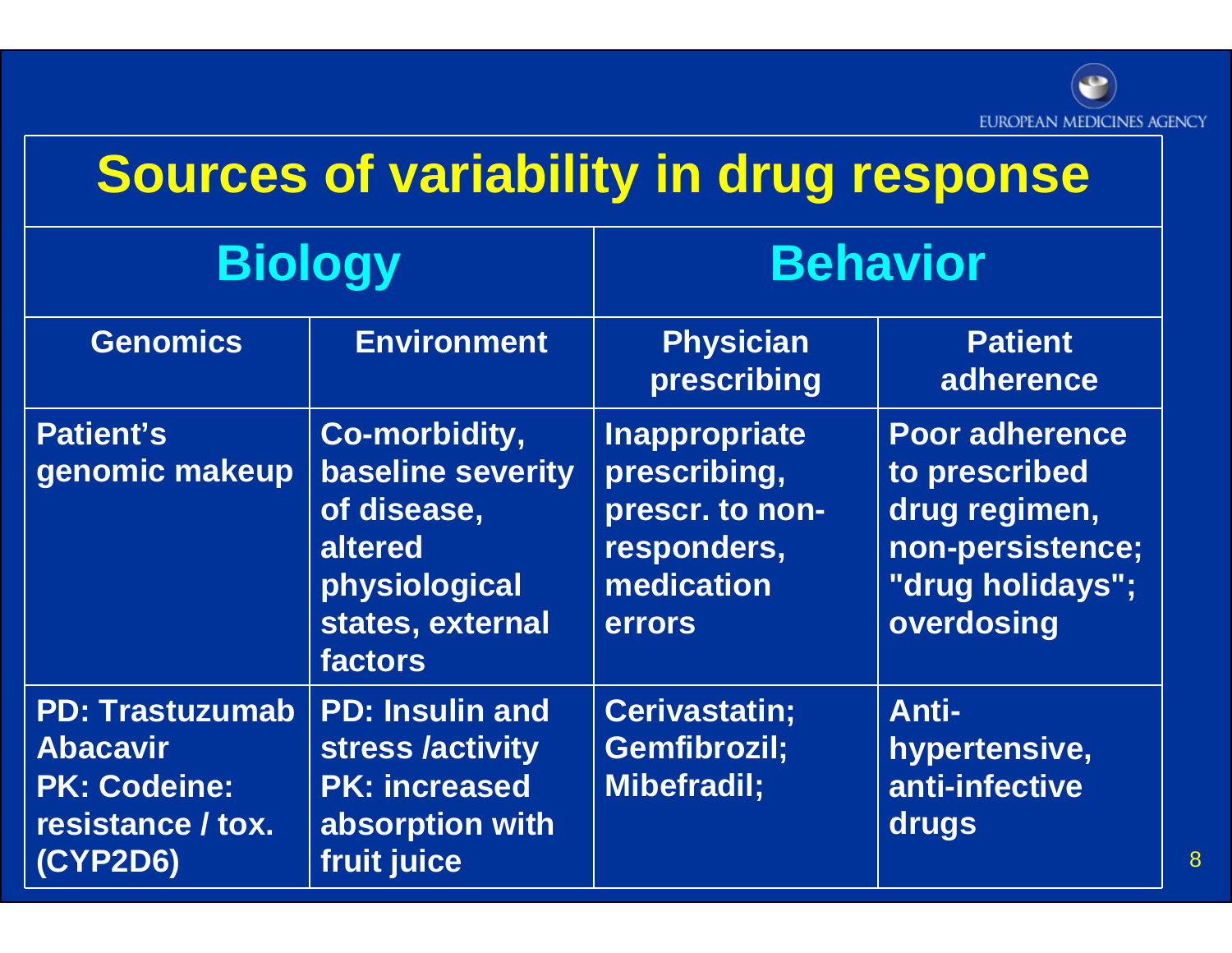

#### **When expectations (efficacy) don't match reality (effectiveness)…**

…there are two ways to bridge the gap:

• (a) lower the expectations to the level of reality:

"regulators should request industry to conduct studies with higher external validity" (pragmatic-/ effectiveness trials)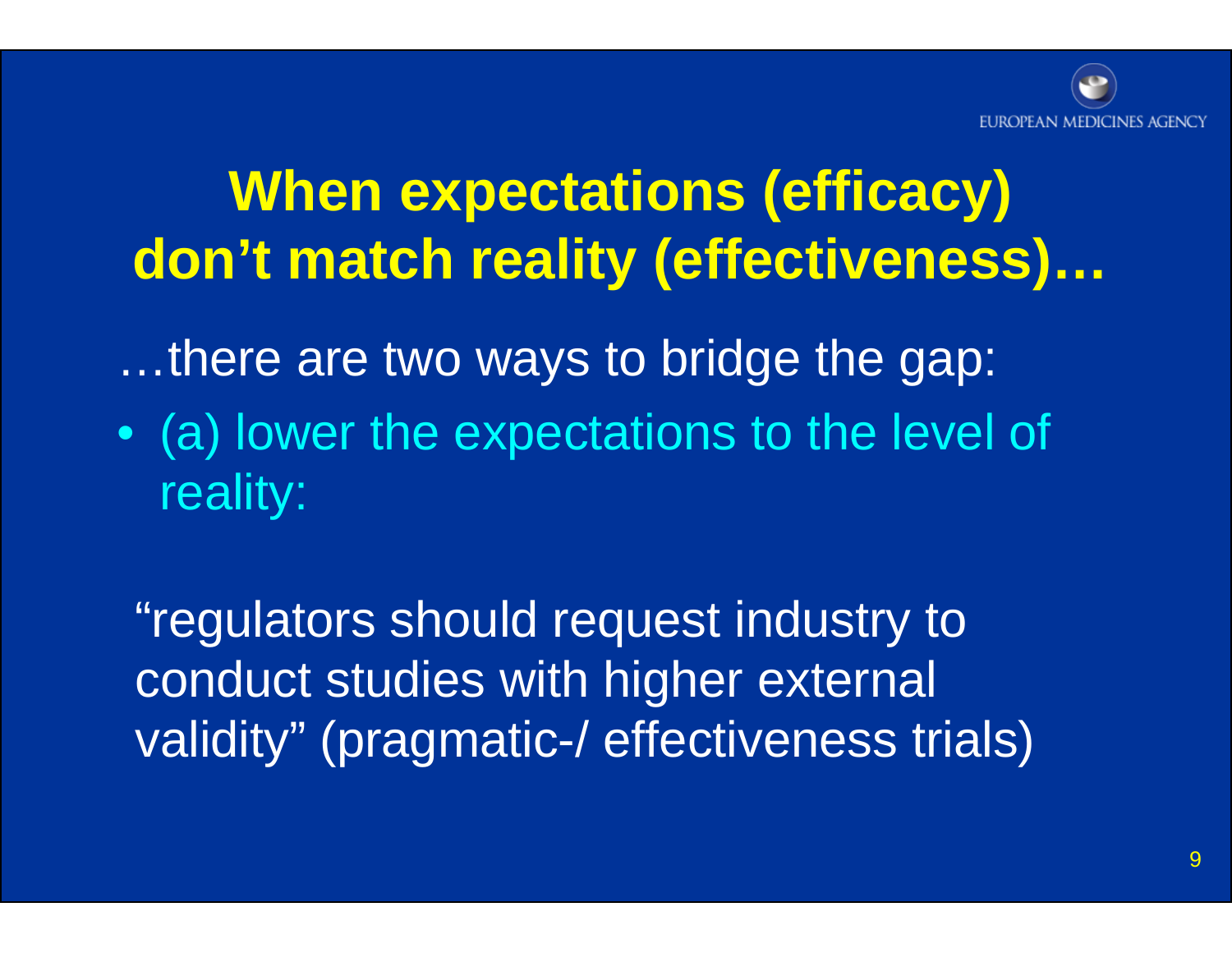

# **"Clean", explanatory or efficacy trial**

## **"Noisy", pragmatic or effectiveness trial**MMMMMMM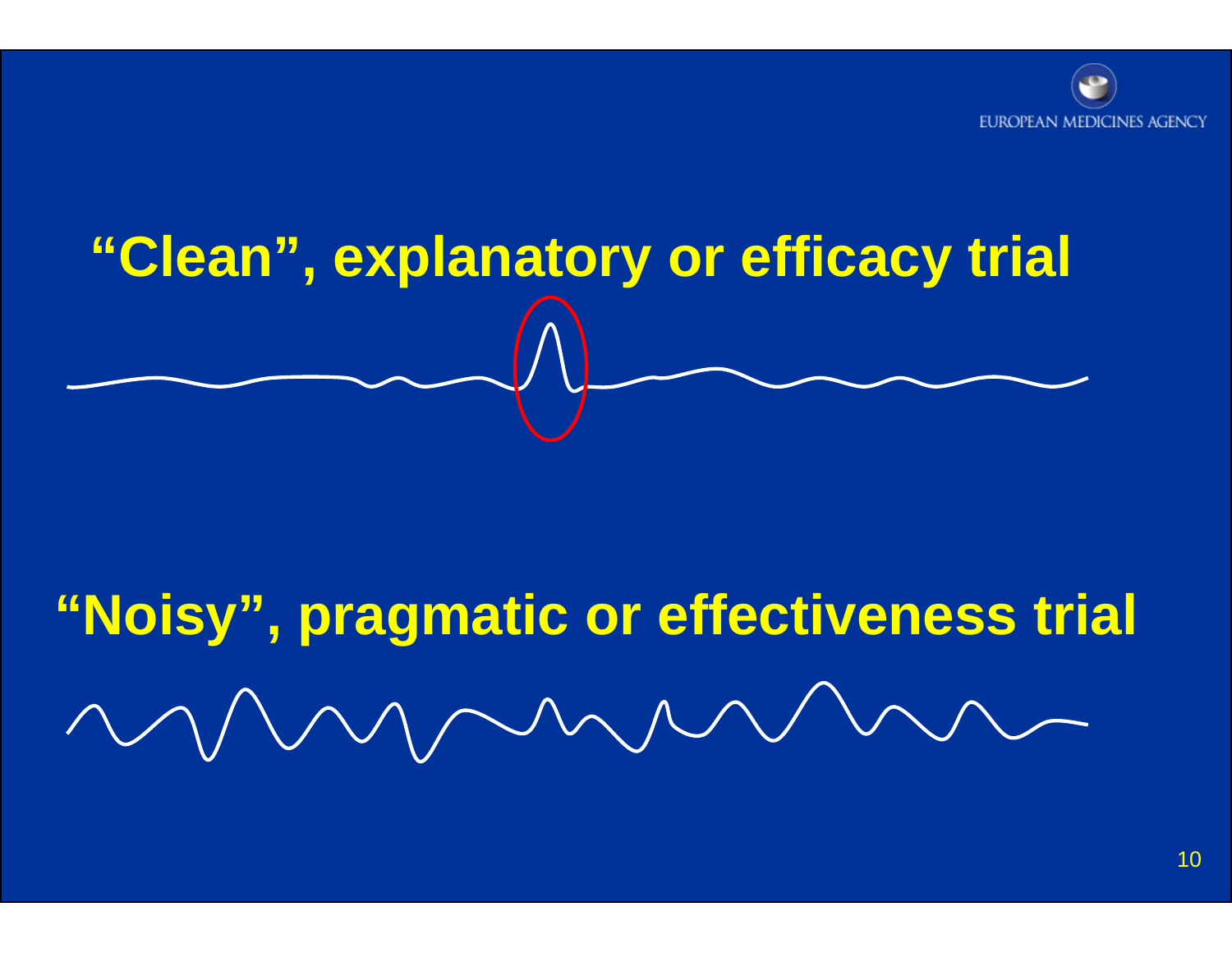

## **"Clean", explanatory or efficacy trial**

## **"Noisy", pragmatic or effectiveness trial**

11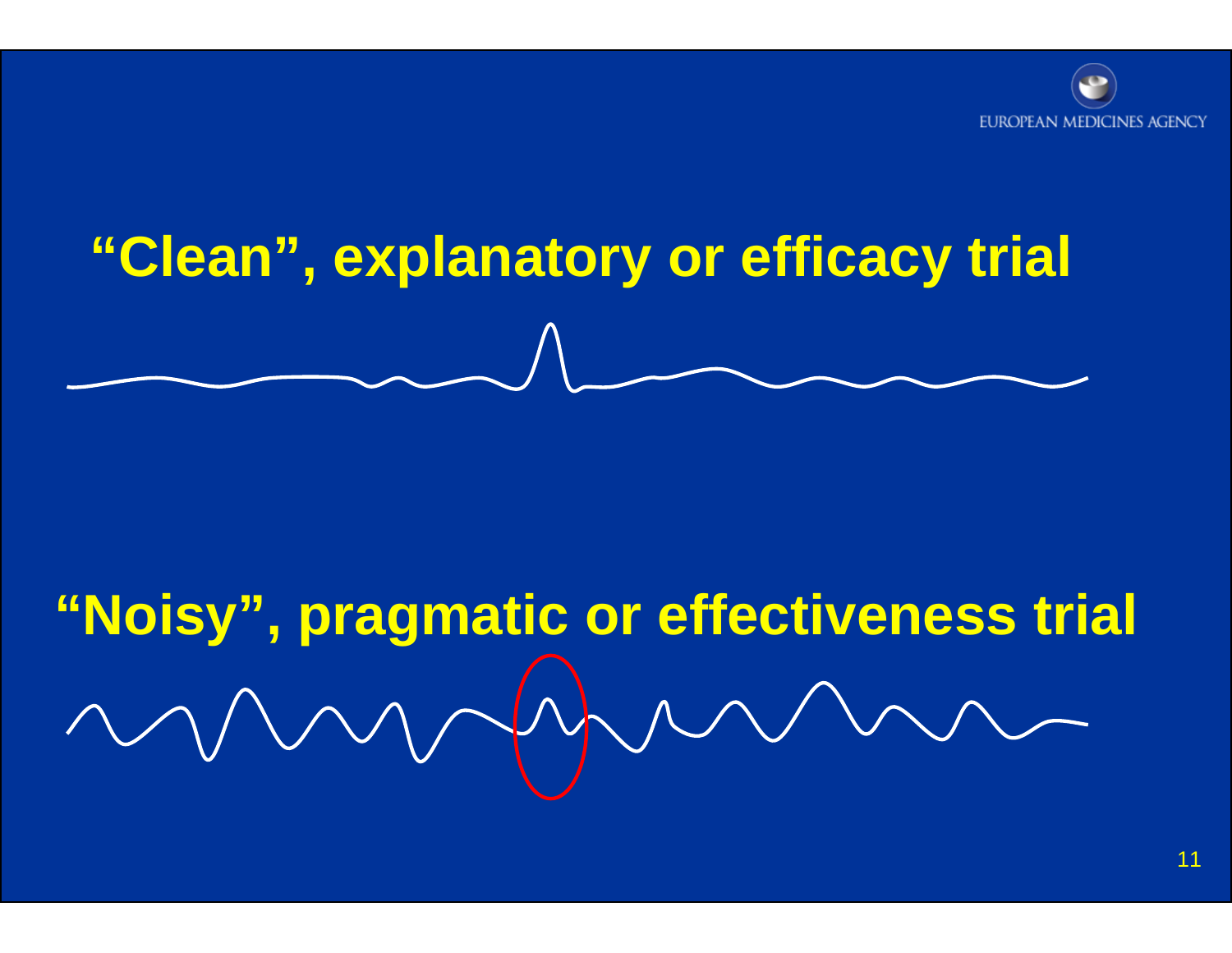

#### **When expectations (efficacy) don't match reality (effectiveness)…**

…there are two ways to bridge the gap:

• (b) bring up reality to the level of expectations

> **… a drug-problem or a healthcare delivery problem?**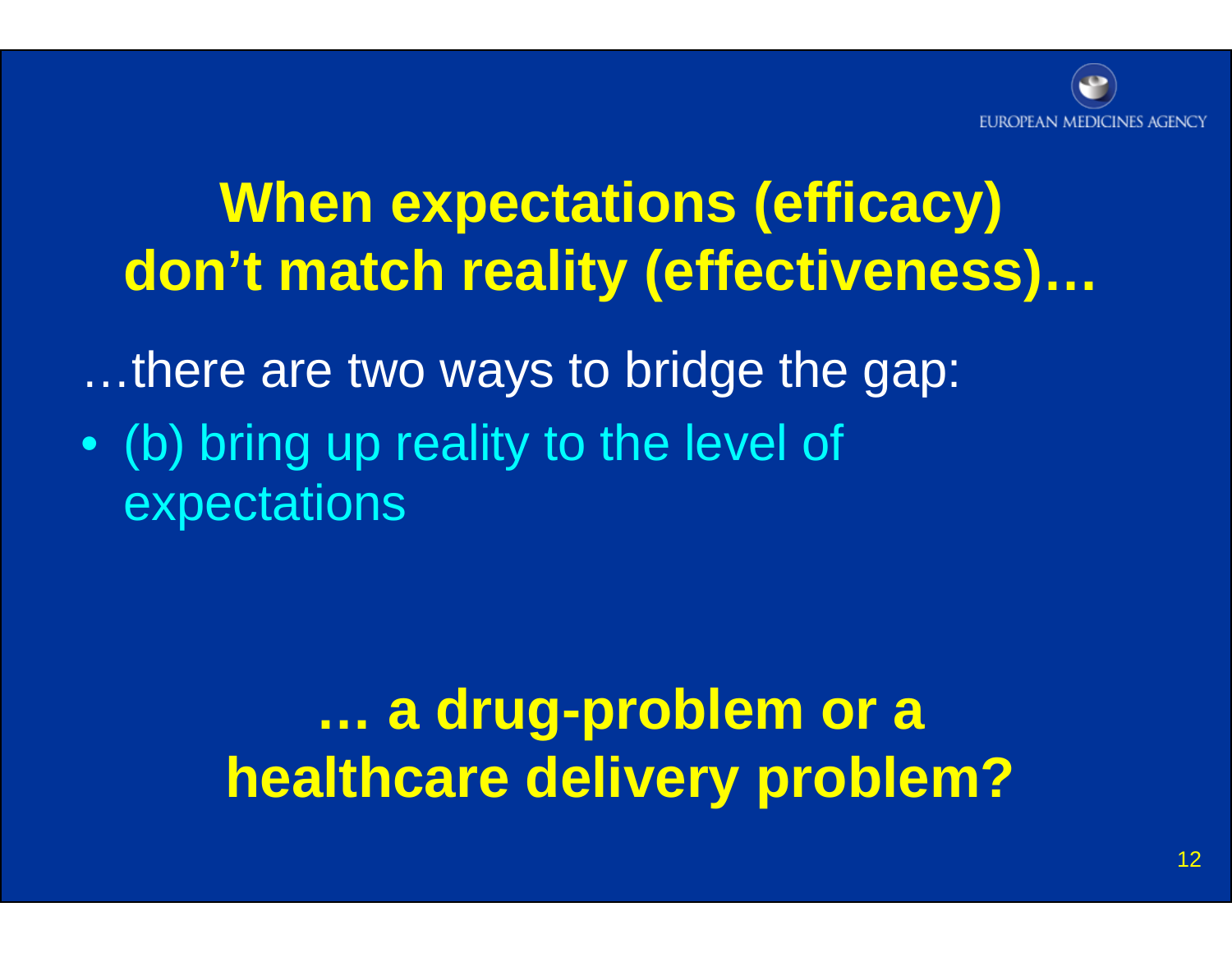

#### **Addressing the efficacy effectiveness gap: An area for regulatory sciences**

#### **Which patient for this drug?**

**Which drug for this patient?**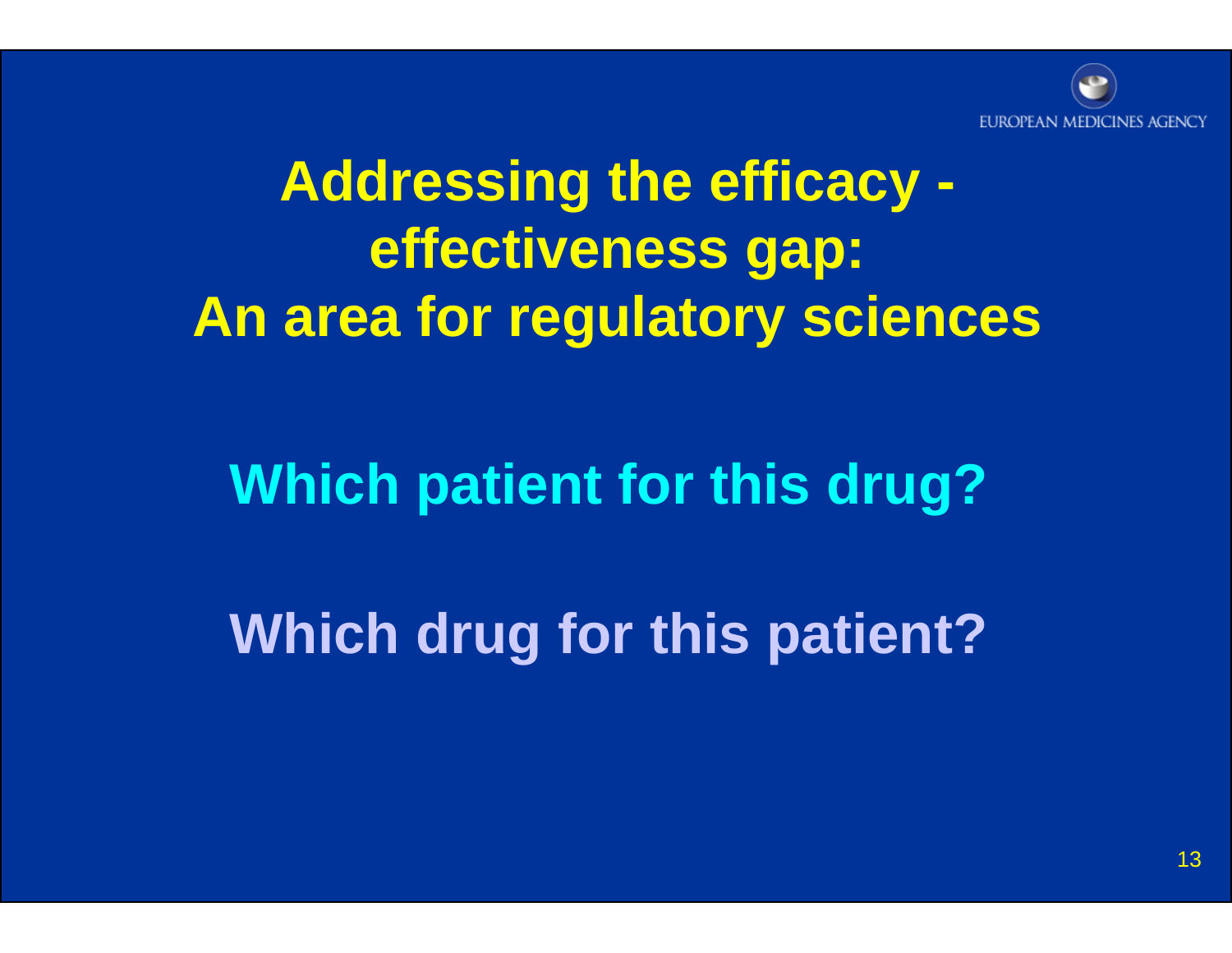

#### **Which patient for this drug?**

#### **Biomarker-guided benefit-risk stratification**

- Guidance for co-development of drugs and companion diagnostics
- Qualification procedure for (stratification) biomarkers
- Staggered approval, progressive authorisation ?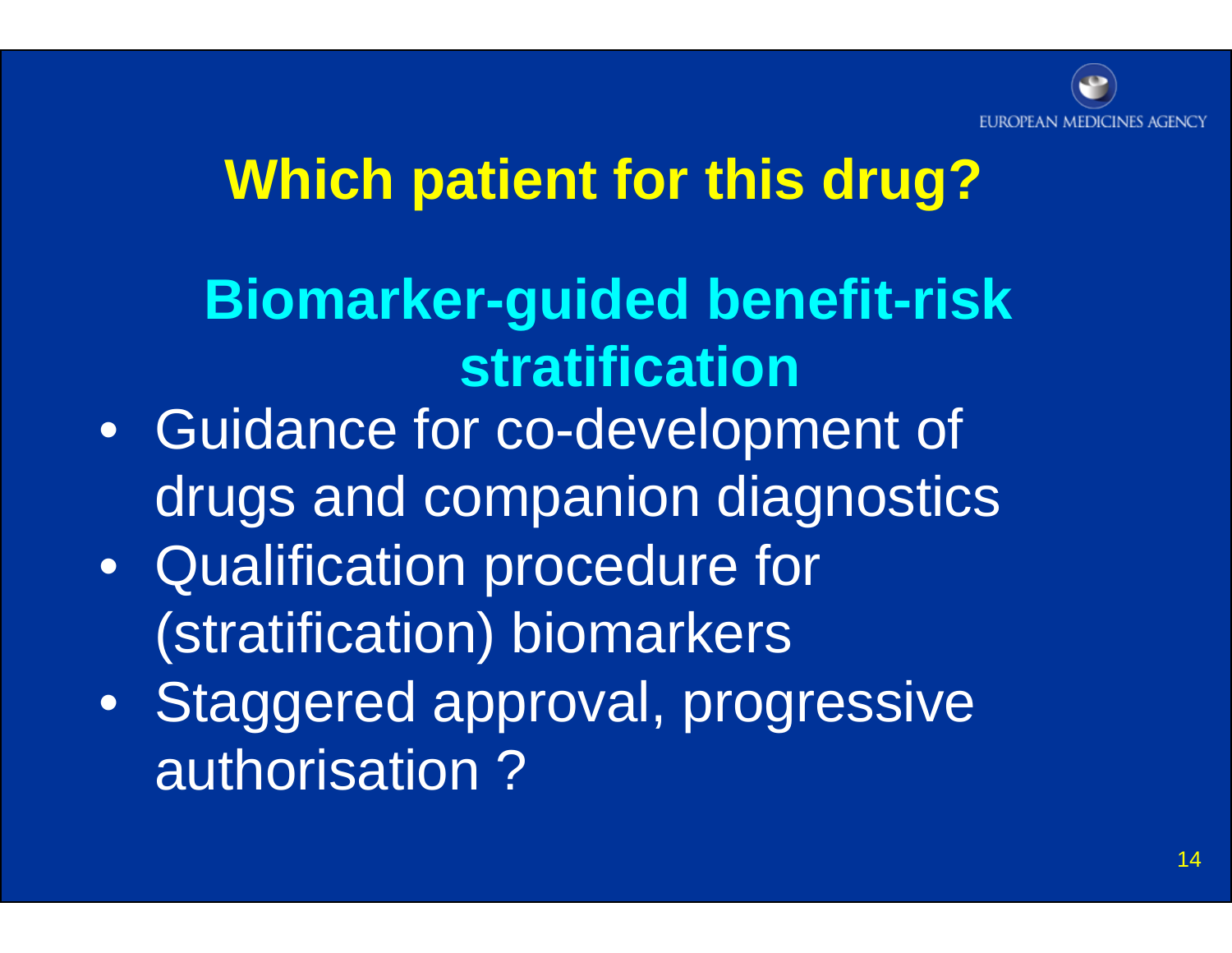

#### **Which patient for this drug?**

#### **Biomarker-guided benefit-risk stratification**

- Focus on "optimised" treatment-eligible population
- Departure from "last-line first" development / regulatory approach?
- Needs alignment of regulators and post-regulatory decision makers (payers, prescribers)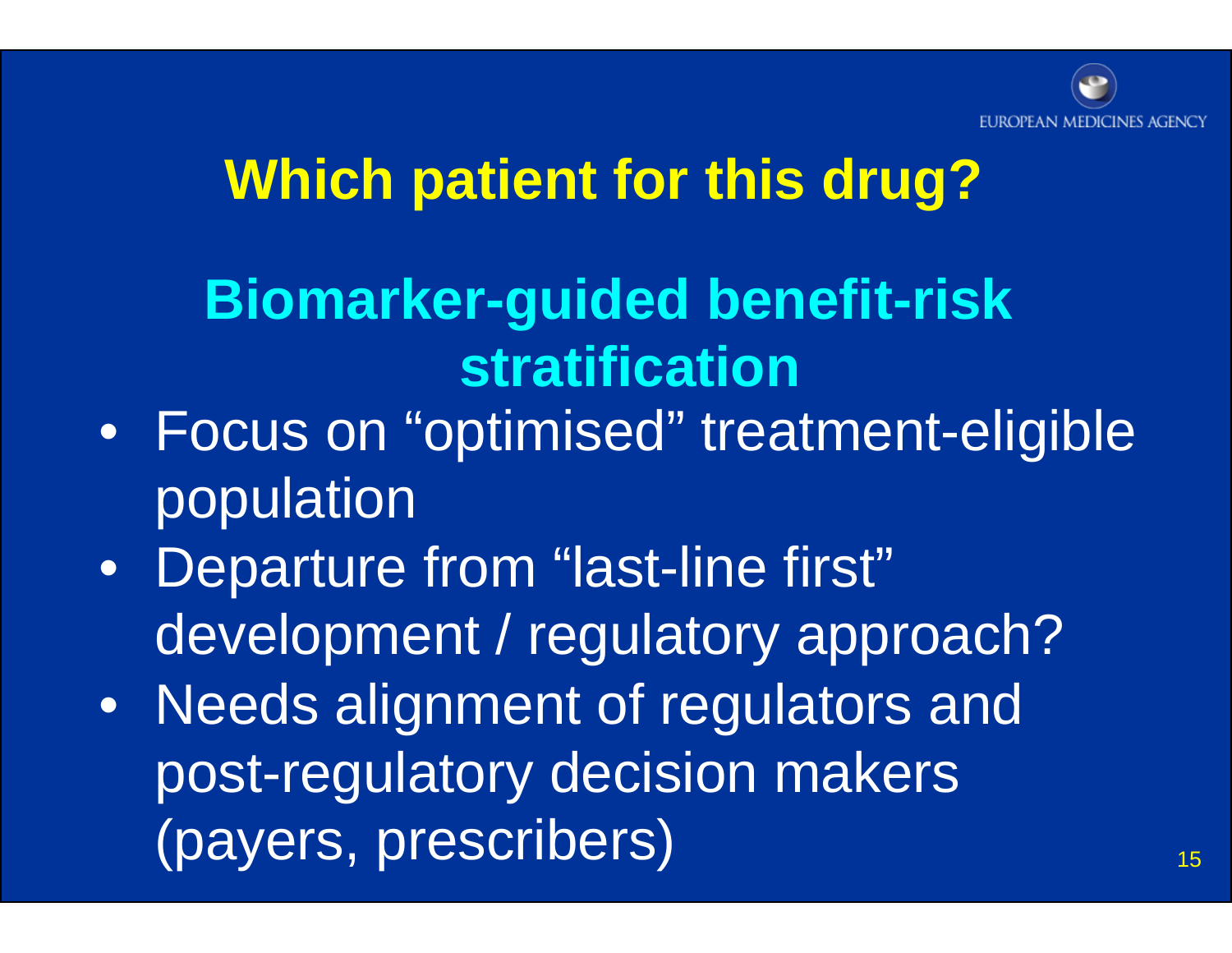

#### **Addressing the efficacy effectiveness gap: An area for regulatory sciences**

#### **Which patient for this drug?**

#### **Which drug for this patient?**

- **Quality of prescribing**
- **Patient adherence**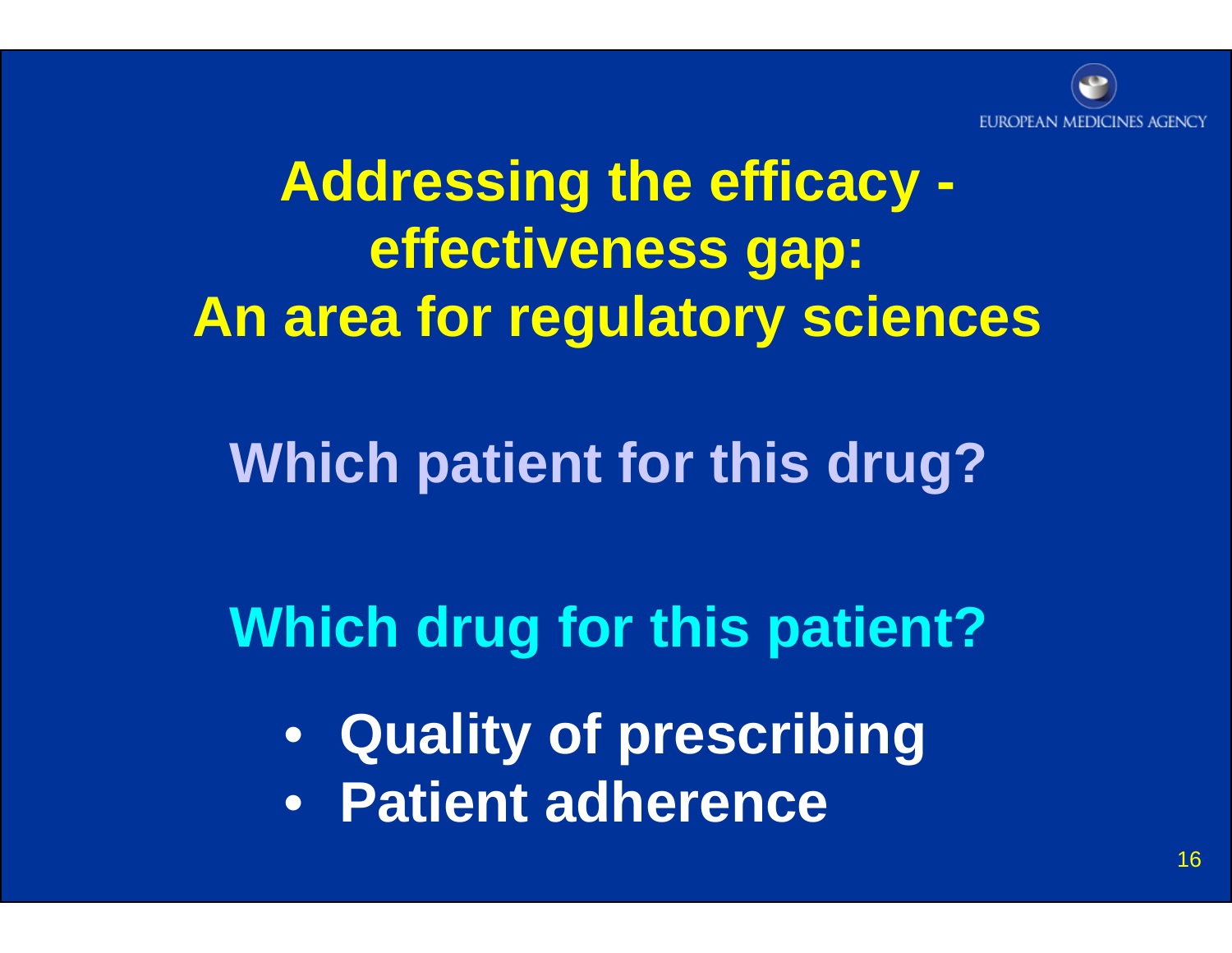

#### **Quality of prescribing, the regulators' contribution?**

- "The right drug, at the right dose, at the right time, to the right patient"
- RMP's/REMS's ("management" = evaluation *and* mitigation/minimisation)
- Present information in a *useful* format to guide drug prescribing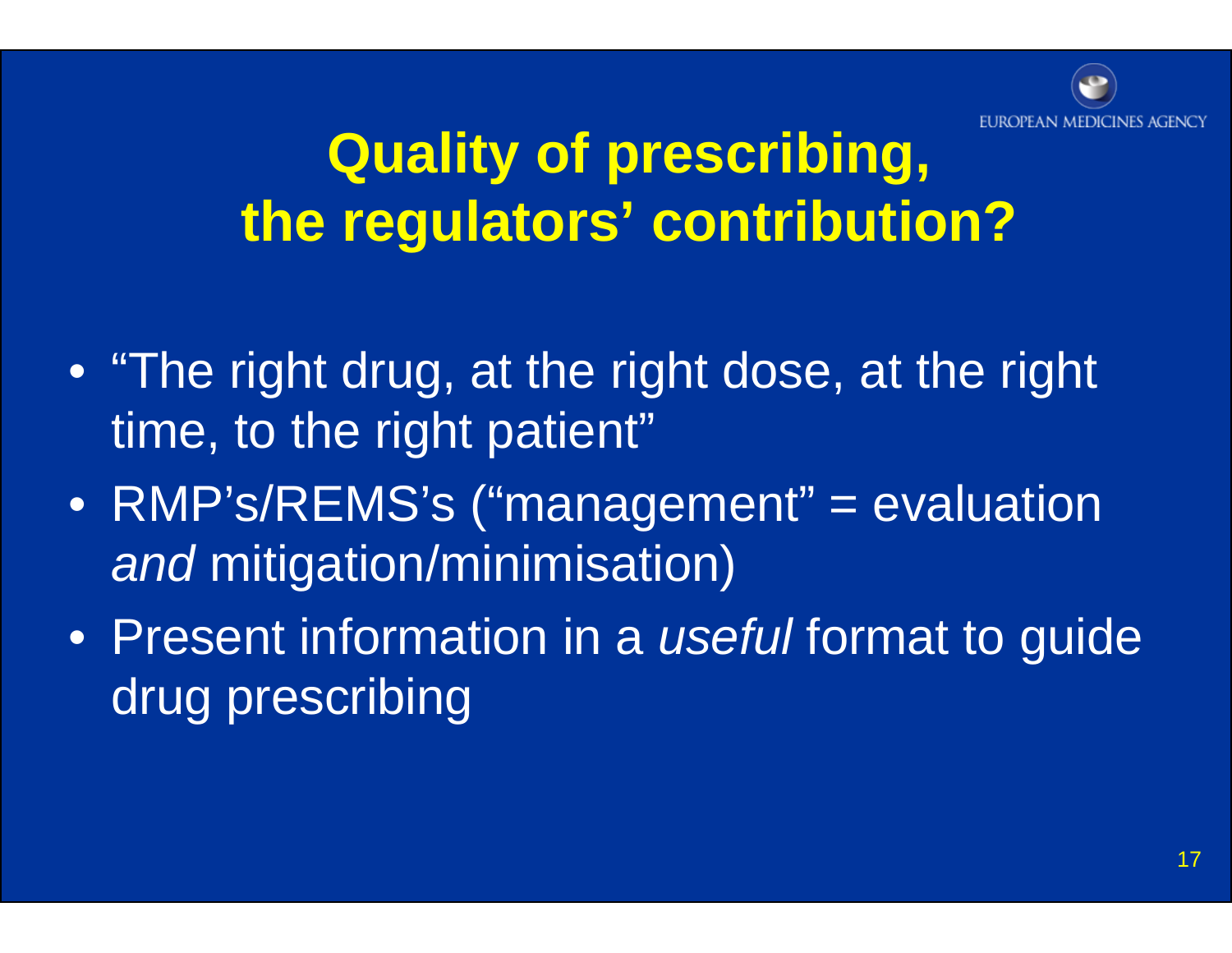

#### **Information in a useful format**

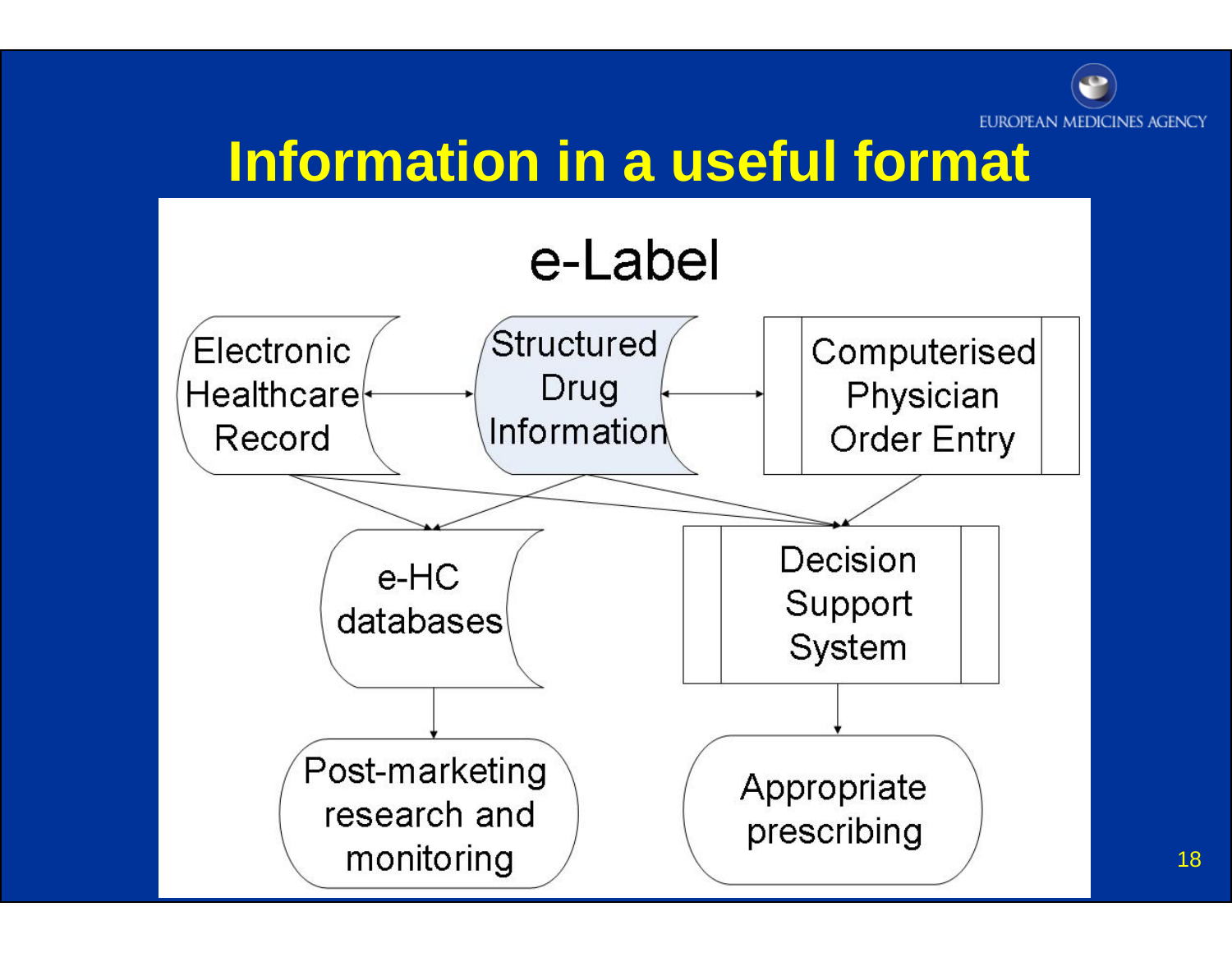

#### **Patient adherence, the regulators' contribution?**

#### Is technology available?







Intelligent pill caps use light and sound, phone calls or text messages to remind people to adhere to drug regimen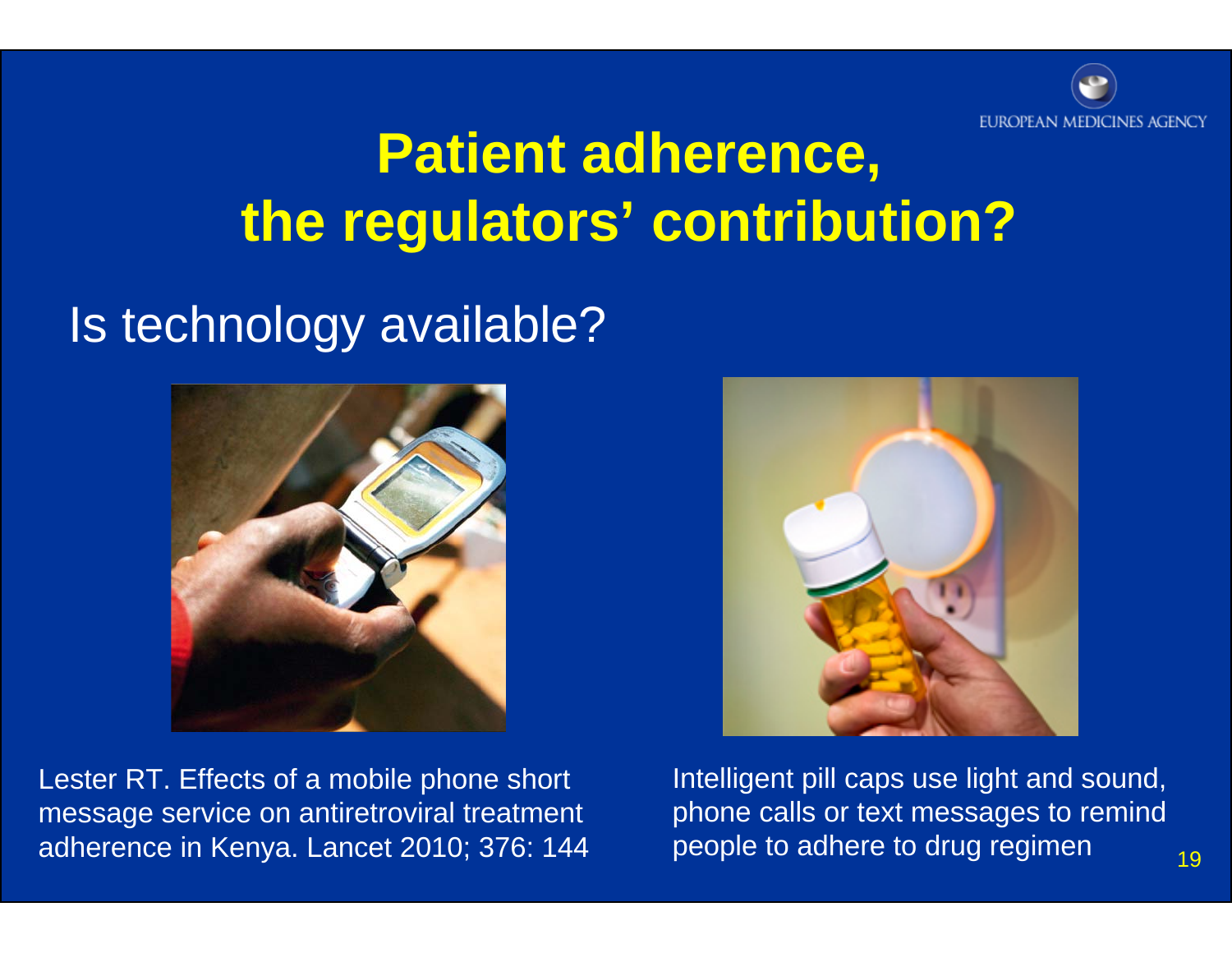

#### **Patient adherence, the regulators' contribution?**

#### Is technology available?



Yes, but underutilised - should regulators encourage adherence- promoting technology?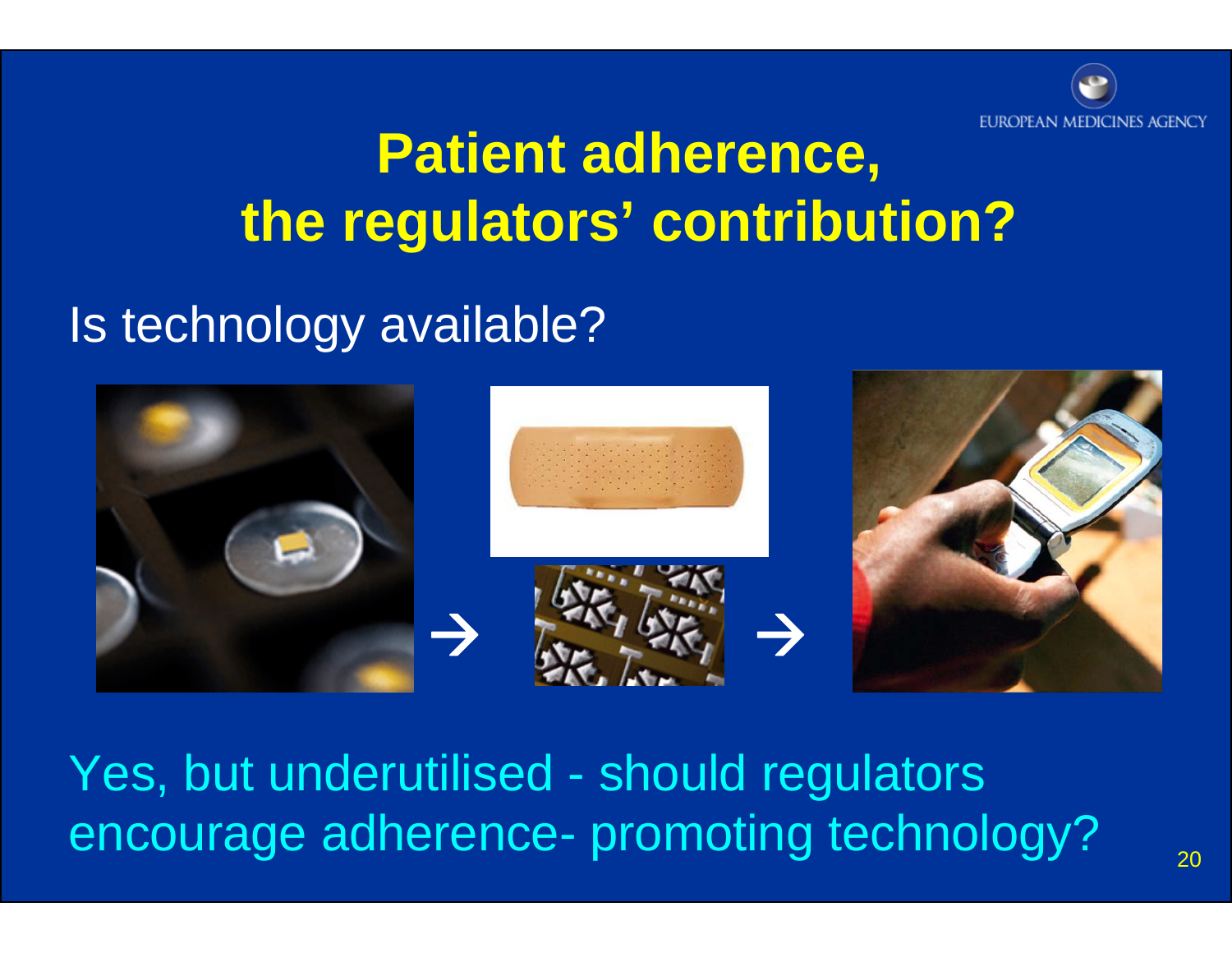

#### **Conclusions**

- Observational studies of treatment outcomes will likely put the efficacy-effectiveness gap under the spotlight
- Pharmacogenomics and, perhaps, new licensing approaches are expected to reduce but will not eliminate the gap
- Improving drug *effectiveness* may represent an opportunity for low-hanging fruits (prescriber and patient-adherence directed interventions)
- In this space, regulatory science could have a major positive impact on public health